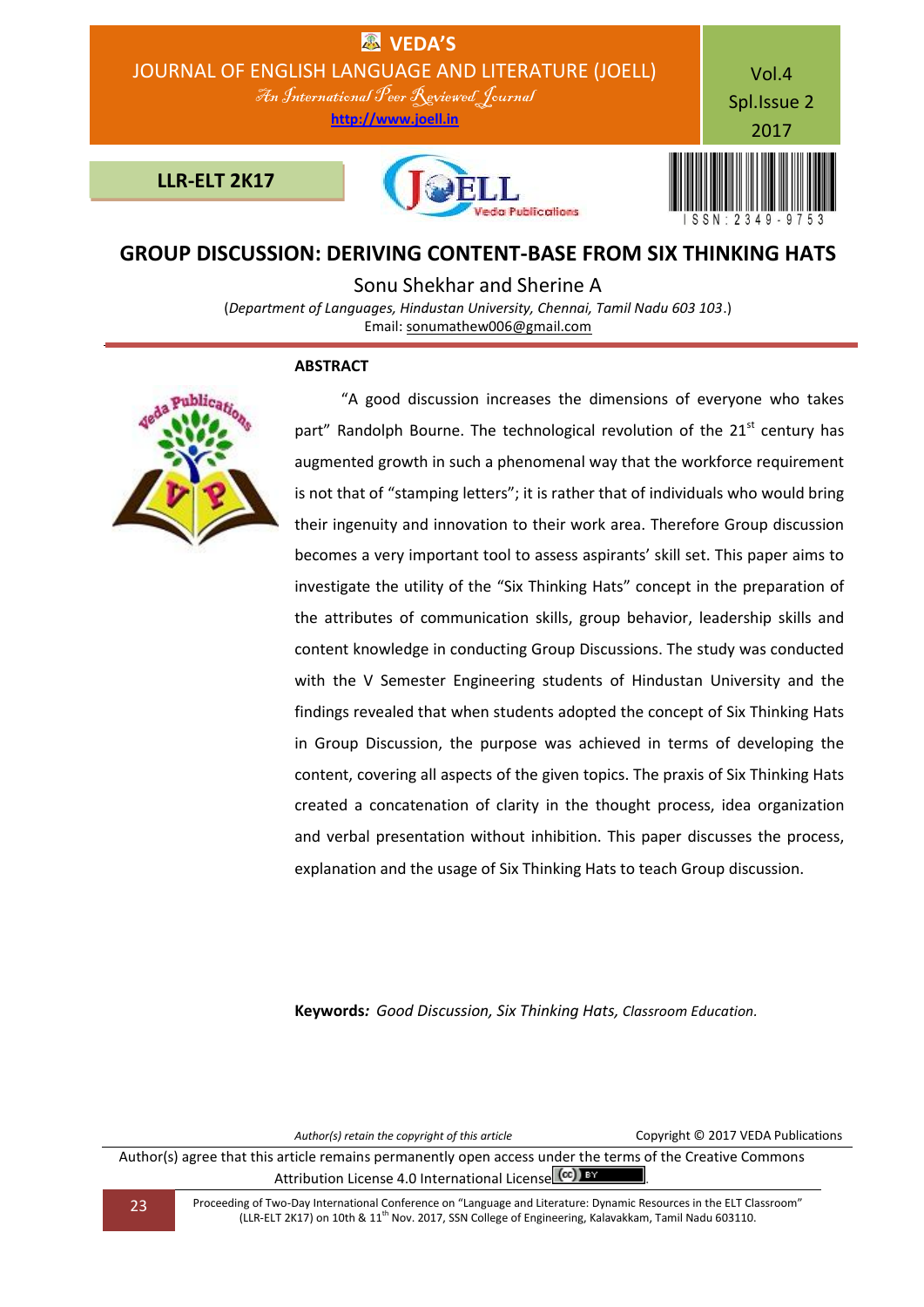### **INTRODUCTION**

"You can have brilliant ideas, but if you can't get them across, your ideas won't get you anywhere." - Lee Iacocca

The above-stated lines are from an American automobile executive known for spearheading the development of Ford Mustang and Pinto cars in the 1960's and his statement still holds true in 2017. It has been implored by the industry and catered to, by the educational institutions to bridge the gap between the classroom education and actual field work. The result is a harmonious blend of tailor-made technical courses that imbibe all the essentialities and knowledge base of the actual work scenario giving great scope to initiate and innovate. Teaching English in Engineering colleges have also gone through the same metamorphosis of engaging students to be equitable and opposite in their communicative competencies. One such competency is Group Discussion. A Group discussion is not only an essential entry level bout to get the entitled position but it serves as a de facto element in coming to a decision or conclusion for varied products and process while on job and onsite. Therefore this round is ideally conducted in order to understand a candidate's interpersonal skills. At theentry level, group discussions are interviews involved in discussing topics with individuals who have never interacted before, how well they are able to put across their point and are able to lead a discussion is judged upon, based on which how they could work in a team or lead them can be easily be assessed. It also portrays to the interviewer a side of their attitude which they might probably display in their workplace.

# **I.LITERATURE REVIEW**

## **PROBLEM BASED LEARNING**

Problem-based learning (PBL) is a studentcentered approach in which students learn about a subject by working in groups to solve an open-ended problem. According to Hung Jonassen and Liu "The primary goal of PBL is to enhance learning by requiring learners to solve problems." they further state that knowledge enhancement occurs with the problem as they have to work around to find a solution. It brings forth learning points, not from the teacher rather from the students as they work in

The elements that the students have to work with is primarily the problem, which prompts them to delve into their previous knowledge. Equipped with the prior knowledge they come together in groups to discuss their own viewpoint thus creating learning issues. In their research, Loyens Krischner and Pass have been able to establish that the given problem is able to encourage students to develop, integrate and apply learning of new facets of solutions.

#### **SIX THINKING HATS**

The Six Thinking Hats (STH), posited by Edward deBono as an effective strategy to problemsolving, requires individuals to approach a problem from various perspectives that are related to the four primary thought modes namely objective, subjective, critical and creative. The advantages of STH include increased productivity, enhanced thinking process, creative, parallel and lateral thinking, better communication and quicker decision making.

## **II.OBJECTIVES**

The present study was carried out with the following objectives:

#### **GENERAL OBJECTIVES**

- 1. To help students understand the concept of Group discussion.
- 2. To ascertain the importance of Group discussion in interview selection
- 3. To encourage and help them to communicate in English effortlessly.

### **SPECIFIC OBJECTIVES**

- 1. To help students to comprehend and use Edward De Bono's 'Six Thinking Hats' concept in their content development.
- 2. To help students develop critical thinking and problem-solving skills.
- 3. To help them anatomize the topic and be able to do in-depth research and discussion.

### **III.METHODOLOGY**

The research was to understand how students perceived and performed in Group discussion before and after the introduction of Six Thinking Hats. Firstly the students were segregated into groups of six and four members each followed by a mock session wherein they were told to select and discuss a topic. Each session was evaluated by

groups.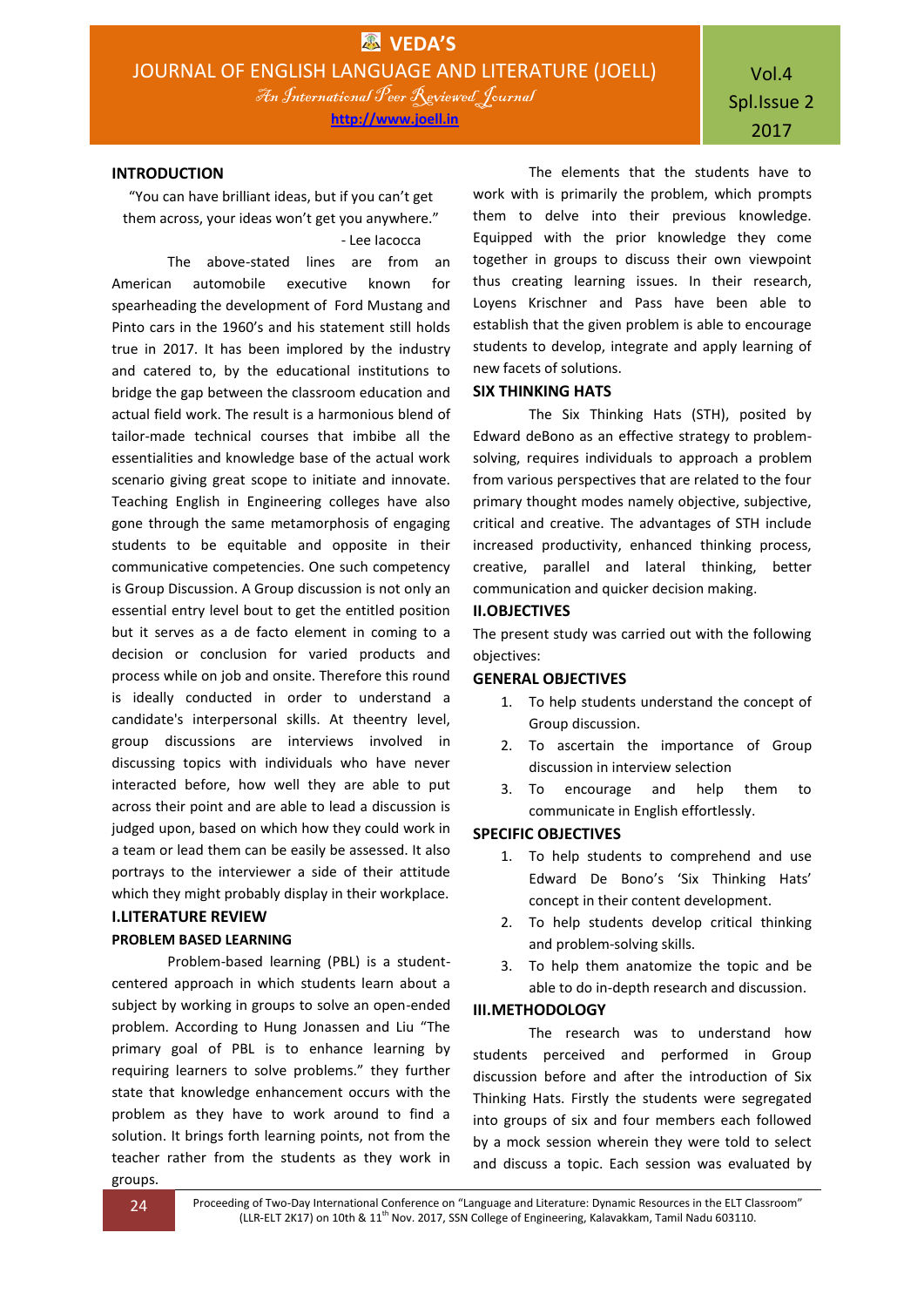Vol.4 Spl.Issue 2 2017

the teacher. This exercise gave insight to the teacher as to their conceptual knowledge, marking criteria, content knowledge and verbal and nonverbal skills required in Group Discussion.

This was followed by a teaching session that explained the student participant roles which are and

the use of Six Thinking Hats (Fig. 1) in developing the content that needs to be discussed. The students had to pick a hat and work on the topic from that point of view. They were each given ten minutes to collect the required information then come together to discuss.

# **Six Thinking Hats**



## **CRITERIA FOR ASSESSMENT OF GROUP DISCUSSION**

The following parameters that were used to assess the students:

**Content:** The student should express his opinions based on facts, figures, and statistics.

**Voice and Pitch:** There are two subparameters i.e. Tone and Modulation. If the student is audible in a GD he scores high on tone and pitch. Voice modulation is based on the ability of the student to emphasize on keywords/phrases while making his point.

**Analytical Ability:** This includes both logical and critical reasoning. This checks how well a candidate is able to analyze somebody's viewpoint and also how well is he able to reason his own viewpoint.

**Body language:** Proper eye contact with the group is an essential requisite. The student should talk to his team members, not to the examiner. The student should sit attentively in a GD. He should bend a bit forward. This shows his attentiveness and interest in the GD.

**Group Behavior***:*Group behavior is the ability to work well with the team members. Aggression, shouting in a GD, staring at somebody, cutting somebody in between, trying to enforce views on others, are some of the activities which are against teamwork and a candidate should be rated negatively on this parameter if he demonstrates any one of them

### **DATA ANALYSIS**

The quantitative data of three group discussions were assessed by the teacher and the

25 Proceeding of Two-Day International Conference on "Language and Literature: Dynamic Resources in the ELT Classroom" (LLR-ELT 2K17) on 10th & 11<sup>th</sup> Nov. 2017, SSN College of Engineering, Kalavakkam, Tamil Nadu 603110.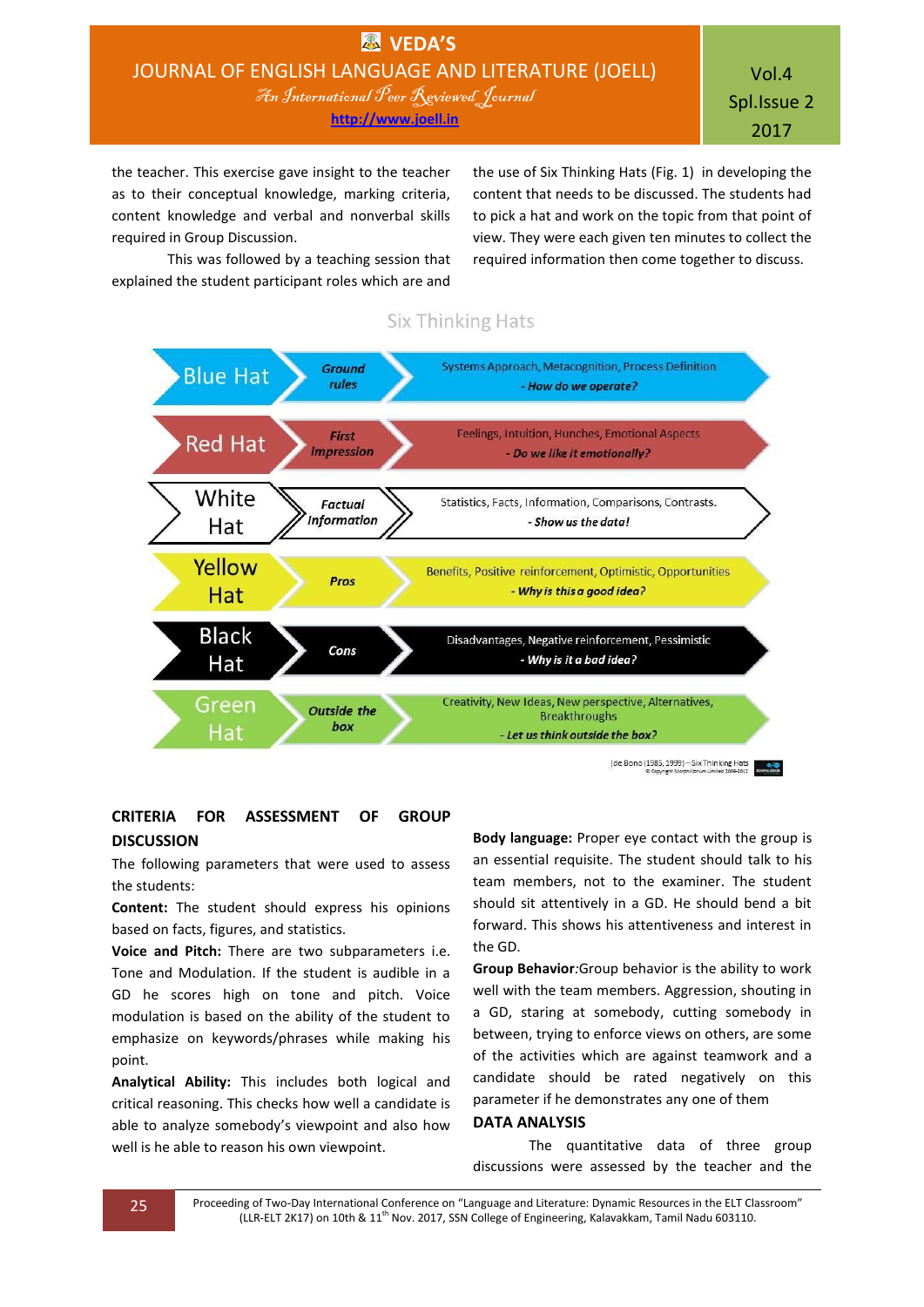marks were collected, tabulated and analyzed using descriptive statistics.

### **RESULTS AND DISCUSSIONS**

The results show a very definitive improvement in the performance of students on all the criteria as shown in Fig. 2.

The trend line clearly indicates the improvement between first group discussion and second group discussion. The first group discussion was araw attempt at discussing a topic. Most of the communication was concentrating on counting the pros and cons of the topic given. As the session progressed every group witnessed only 2 or 3 dominant members presenting their views and based on these dominant members opinion a conclusion

was reached. Group 3 and 4 had given a conclusion to the topic rest of the groups elucidated the good and the evil effects of the topic.

# **CONTENT DEVELOPMENT BEFORE TEACHING SIX THINKING HATS**

Every group was given 10 to 15 minutes to discuss a topic of their choice. Post the introduction of the topic every group almost completed their discussion within 5 to 7 minutes. Each group had 2 or 3 dominant members. The groups limited themselves to discussing the good and the bad aspects of the topic. Most of the group's information was presented had a chaotic bearing while none of the groups were able to put forth any facts or figures about the topic.



Figure 2. Trendline Analysis of Group Discussion 1, 2 and 3

# **CONTENT DEVELOPMENT AFTER TEACHING SIX THINKING HATS**

While teaching Six Thinking Hats the students were asked to wear the Red Hat and think of the topic they were part of and pen down their feelings in a word about the topic and answer a why with it. Gradually they had to wear every hat and logically understand and channelize and weave the topic to a solution. Every student was given five

minutes time to work around with this idea then come together in a group and divide the thinking hats so they can work on individual issues and bring their unique perspective to the table. Each group was given a five-minute window to research their topic by using theinternet. The time limit was the same of 10 to 15 minutes and another 5 minutes to write the report. This time the discussion was more streamlined, effectively moderated, and every

26 Proceeding of Two-Day International Conference on "Language and Literature: Dynamic Resources in the ELT Classroom" (LLR-ELT 2K17) on 10th & 11th Nov. 2017, SSN College of Engineering, Kalavakkam, Tamil Nadu 603110.